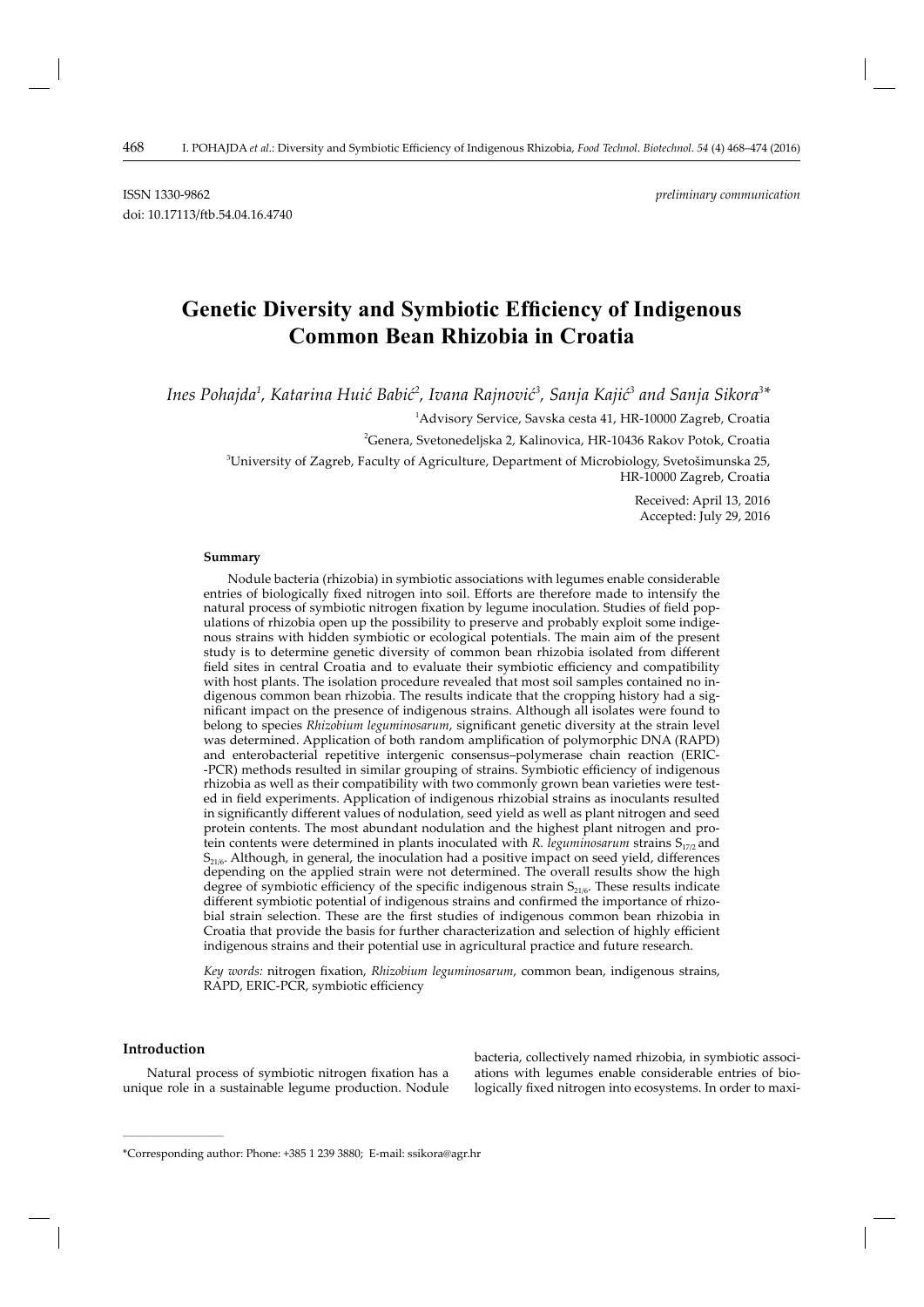mize the use of symbiotic nitrogen fixation, inoculation of legume seed with efficient rhizobial strains has become usual procedure in agriculture. The application of rhizobial inoculants enables considerable reduction of mineral nitrogen fertilization, which is of great ecological and economic importance. Nitrogen fixing capacity in agricultural systems depends on rhizobial strain, host plant and environmental conditions (*1*). It is well known that rhizobial strains strongly differ in their properties like symbiotic efficiency, competitiveness with other rhizobia in the soil, compatibility with host plant, and adaptive ability to stress conditions in the soil. Therefore, the selection of high quality rhizobial strains is one of the main presumptions for successful inoculation. Furthermore, in order to maximize the contribution of biologically fixed nitrogen in common bean production, it is also very important to select the most effective symbiotic associations between the common bean cultivar and the rhizobial strain. However, indigenous rhizobial strains can be present in some soils. In specific environmental conditions, these strains usually show higher competitiveness and adaptive ability than commercial strains, while their symbiotic efficiency is usually unknown. Therefore, in order to improve the beneficial effect of common bean inoculation, it is important to determine the actual composition and the characteristics of rhizobial field population.

Compared to other legumes, common bean can form symbiotic relations with a number of species mostly belonging to the genus *Rhizobium* (*2–4*). Despite the great symbiotic potential of common bean, in comparison with other legumes, it fixes considerably small amounts of atmospheric nitrogen (*5*). It has been recognized that symbiosis of common bean with a number of rhizobial species has a negative correlation with the degree of nodulation and nitrogen fixing capacity (6).

Common bean (*Phaseolus vulgaris* L*.*) is the most important grain legume in human diet due to the high content of valuable nutrients that have beneficial effects on human health. Common beans are important source of proteins, complex carbohydrates, dietary fibre, vitamins and minerals and have very low content of saturated fat and cholesterol (*7*). Although the common bean originates from the Americas, it is widely distributed in various parts of the world. In Croatia, common bean is a traditional but completely marginalized crop despite very favourable conditions for its cultivation. In order to improve and expand the production of beans in Croatia, different investigations have been carried out, mainly with the most widespread cultivars sown in Croatia called Trešnjevac and Slavonski zeleni, while the studying of common bean rhizobia has been neglected (*8*).

However, many authors from different countries that are the main common bean producers have studied the distribution and composition of indigenous common bean rhizobia as well as their symbiotic efficiency (9–11).

For the first time, this study has provided insight into the composition and diversity of indigenous rhizobial populations that nodulate common bean in different soil types in Croatia. Besides, symbiotic characterization of indigenous strains is a prerequisite for selection of the most efficient strains that are at the same time well-adapted to the soils of central Croatia. Investigations conducted so

far in Croatia involved indigenous rhizobial populations that nodulate soybean (12,13), field pea (14) and alfalfa (*15*). It is assumed that indigenous rhizobial strains with different symbiotic characteristics are present in the soils of central Croatia. The main aim of the present study is to identify and characterize the indigenous common bean rhizobia isolated from different field sites in central Croatia, to determine genetic diversity within rhizobial field population and to evaluate symbiotic properties of indigenous strains.

This study is the beginning of research of indigenous populations of common bean rhizobia in Croatia. The results will provide the first data on the composition and characteristics of indigenous populations in central Croatia.

#### **Materials and Methods**

Twenty-three soil samples were collected for isolation of indigenous common bean rhizobia from different sites in Zagreb County in central Croatia. Soil chemical analyses included determination of soil acidity in water and in 1 M KCl, humus content by Tjurin's method (*16*), total nitrogen content by the modified Kjeldahl method (17), and available phosphorus and potassium by the method described by Egner *et al*. (*18*).

In greenhouse pot experiment, surface-sterilized common bean seeds were sown directly into soil samples collected from different field sites. Each experimental pot contained about 3 kg of soil sample. Rhizobial strains were isolated from surface-sterilized nodules following a standard protocol (*19*).

Genomic DNA from all strains was extracted by using a NucleoSpin® tissue kit (Macherey-Nagel, Duren, Germany) in accordance with the manufacturer's protocols. Isolates were identified at the species level by 16S rDNA genotyping using polymerase chain reaction-restriction fragment length polymorphism (PCR–RFLP), while random amplification of polymorphic DNA (RAPD) and enterobacterial repetitive intergenic consensus-polymerase chain reaction (ERIC-PCR) were used for strain differentiation as previously described (20). Identification at species level (16S rDNA PCR-RFLP) included rhizobial strains as follows: *Rhizobium tropici* 11418, *R. phaseoli* 30137, *R. etli* 11541, *R. leguminosarum* 6039 (Deutsche Sammlung von Mikroorganismen und Zellkulturen (DSMZ), Braunschweig, Germany) and the reference strain *R. leguminosarum* 3622 (Institute of Grassland and Environmental Research, Aberystwyth, UK).

Field trials were set up to investigate the symbiotic properties of common bean rhizobia under the agroecological conditions of central Croatia. The two-year field trials (2008 and 2009) were conducted at two sites (Velika Gorica and Maksimir, Zagreb) positioned 26 km apart. Two-factorial field trials were laid out according to the randomized block design with four replications. Trial factors included: (*i*) rhizobial strains (*R. leguminosarum* isolates:  $S_{7/3}$   $S_{8/1}$   $S_{12/5}$   $S_{17/2}$  and  $S_{21/6}$  reference strain  $R.$   $\emph{legu-}$  $minosarum$  3622 and uninoculated control  $S_{B0}$ , and (*ii*) common bean cultivars (Trešnjevac and Slavonski zeleni). The size of the experimental plot was  $12 \text{ m}^2$  with six rows,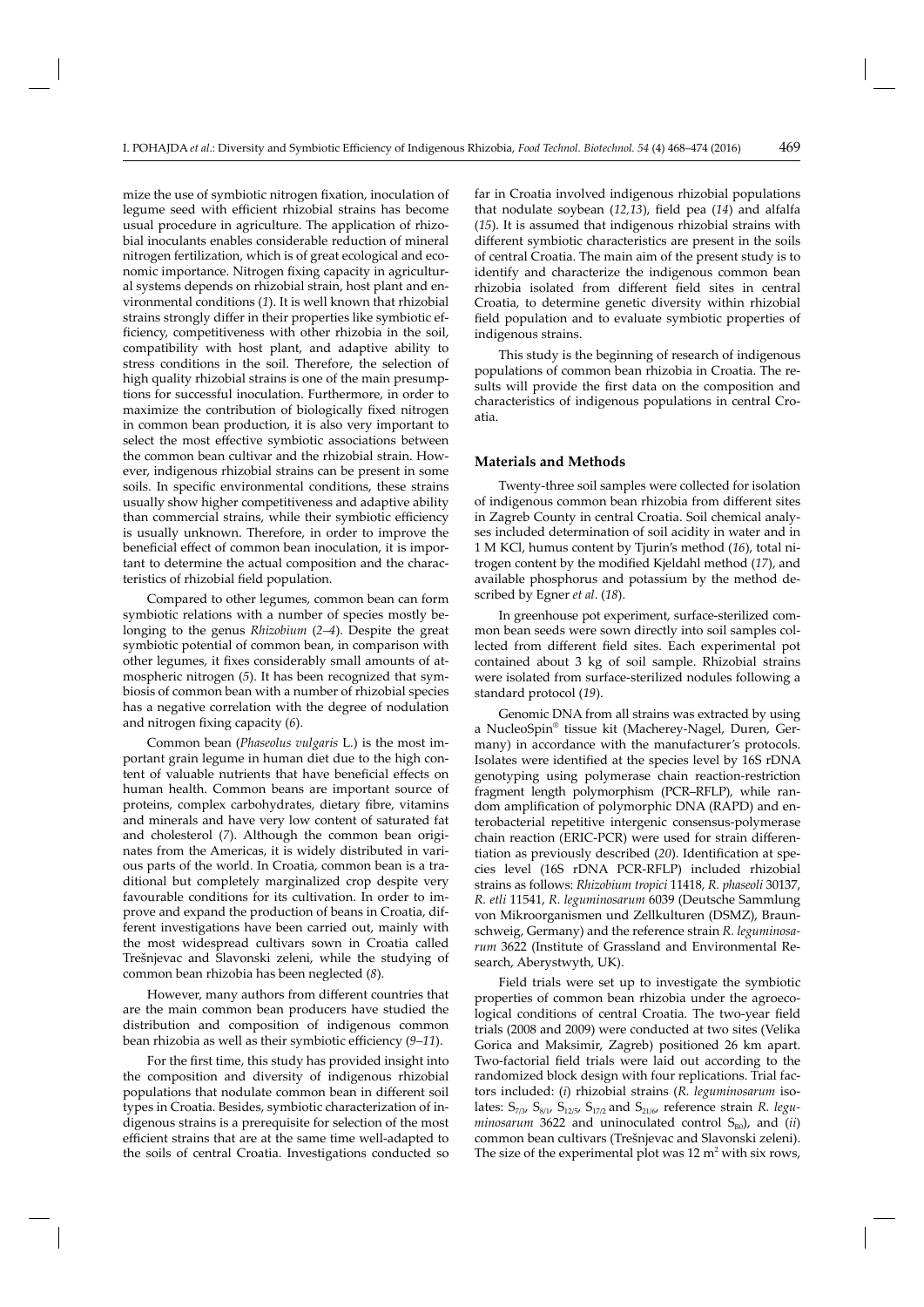leaving 0.50 m between them. The indigenous *R. leguminosarum* strains and reference strain *R. leguminosarum*  3622 were used for inoculant preparation. Strains were grown on yeast mannitol broth (YMB) (*19*) at 28 °C. Cultures were harvested at the late exponential phase of growth and used for preparation of peat-based inoculants. Inoculants were applied to common bean seeds to obtain approx.  $10<sup>6</sup>$  cells per seed. The following parameters were recorded to evaluate the symbiotic efficiency of indigenous and reference strains: nodule number and nodule dry mass (g), total nitrogen content (%) in the above-ground part of plants (*21*), seed protein content (%) and seed yield (t/ha). All data obtained were processed by analysis of variance (ANOVA) using MSTAT-C statistical program (Michigan State University, East Lansing, MI, USA).

## **Results and Discussion**

The results of greenhouse pot experiment revealed that indigenous common bean rhizobia were not widespread in the studied part of central Croatia. Out of 23 collected soil samples, indigenous rhizobial populations were present only in five. In total, eighteen rhizobial strains were isolated from all soil samples. Soil samples containing common bean rhizobia were collected from different field sites. Previous cultivation of different crops had a significant impact on the occurrence of indigenous strains. Bean was previously grown at three out of five field sites at which the presence of common bean rhizobia was recorded (Table 1). Andrade *et al.* (*22*) also deter-

Table 1. Origin and designation of *Rhizobium leguminosarum* isolates used in the study

| Sampling<br>site   | Coordinates                  | Previous crop<br>on the site | Strain<br>designation                                        |
|--------------------|------------------------------|------------------------------|--------------------------------------------------------------|
| Staro Čiče         | 45°41'26.9"N<br>16°06'24.9"E | orchard                      | $S_{7/1}$ , $S_{7/2}$ , $S_{7/3}$ ,<br>$S_{7/5}$ , $S_{7/6}$ |
| Belovar            | 45°53'05.9"N<br>16°10'22.3"E | zucchini                     | $S_{8/1}$ , $S_{8/2}$                                        |
| Sv. Ivan<br>Zelina | 45°58′13.0″N<br>16°14'51.0"E | common<br>bean               | $S_{12/5}$ , $S_{12/6}$ , $S_{12/7}$<br>$S_{12/9}$           |
| Pleso              | 45°43'25.0"N<br>16°04'51.9"E | common<br>bean               | $S_{17/1}, S_{17/2}, S_{17/3}$<br>$S_{17/4}$                 |
| Bapča              | 45°44'34.8"N<br>16°06'15.3"E | common<br>bean               | $S_{21/17}$ , $S_{21/47}$ , $S_{21/6}$                       |

Table 2. Chemical properties of soil samples used in the study

mined higher *Phaseolus*-nodulating rhizobial populations in soils where common bean had previously been grown. Indigenous rhizobial strains were isolated from soil samples that were characterized by neutral or almost neutral pH values. Besides, all soil samples were well supplied with nitrogen, while available phosphorus, potassium and humus content varied significantly (Table 2). Chemical characteristics were determined in all collected soil samples (data not shown). Most soil samples without indigenous rhizobia were also characterized by neutral pH values, while only three soil samples had low pH values. Therefore, our results indicate that soil acidity could not be the most relevant factor in indigenous strain distribution.

Genetic diversity of indigenous rhizobial populations was studied by using different PCR fingerprinting methods such as 16S rDNA PCR-RFLP, ERIC-PCR and RAPD. The 16S rRNA gene fulfils all of the requirements for a good phylogenetic marker, such as functional conservation, ubiquitous distribution, conserved size and information content, and the presence of evolutionary conserved regions alongside highly variable structural elements (*23*).

Eighteen rhizobial strains isolated from common bean nodules were compared with reference and/or type strains representing *Rhizobium leguminosarum*, *Rhizobium etli*, *Rhizobium tropici* and *Rhizobium phaseoli*. Dendrogram derived from PCR-RFLP of 16S rDNA revealed that all common bean isolates differ significantly from *R. tropici*, *R. etli* and *R. phaseoli* type strains, while they were identical to *R. leguminosarum* type strain (data not shown). These results suggest that all common bean isolates can be regarded as *R. leguminosarum*. Low genetic diversity of bean-nodulating rhizobia was also determined in the central region of Chile where *R. etli* was found to be the dominant species (*24*). On the contrary, considerably higher diversity within common bean rhizobial populations was determined in other countries, such as Ethiopia, China and Nepal (*25–27*).

Further characterization was performed by RAPD and ERIC-PCR, which enable intraspecies differentiation. ERIC sequences are widespread in the genome of Gram- -negative soil bacteria. This technique is considered a powerful tool for strain differentiation in bacterial taxonomy (28). RAPD fingerprinting method was also successfully used for assessing genetic diversity of rhizobia (*29–31*).

Characteristic RAPD profiles were obtained for each particular rhizobial strain. Dendrogram derived from

|                        | Strain isolation site |         |                    |       |       | Field experiment |                     |  |
|------------------------|-----------------------|---------|--------------------|-------|-------|------------------|---------------------|--|
|                        | Staro<br>Čiče         | Belovar | Sv. Ivan<br>Zelina | Pleso | Bapča | Velika<br>Gorica | Maksimir,<br>Zagreb |  |
| pH (in water)          | 7.02                  | 7.04    | 7.61               | 7.44  | 7.46  | 5.24             | 7.28                |  |
| pH (in 1 M KCl)        | 6.41                  | 6.55    | 7.25               | 6.89  | 7.17  | 4.35             | 6.67                |  |
| w(humus)/%             | 2.70                  | 4.80    | 3.00               | 5.50  | 4.80  | 4.30             | 1.30                |  |
| $w$ (total nitrogen)/% | 0.15                  | 0.24    | 0.14               | 0.31  | 0.26  | 0.23             | 0.07                |  |
| $w(P_2O_5)/(mg/100 g)$ | 3.20                  | 35.60   | 10.70              | 3.20  | 42.00 | 1.00             | 31.90               |  |
| w(K, O)/(mg/100 g)     | 13.00                 | 10.20   | 14.50              | 15.80 | 30.00 | 10.20            | 11.40               |  |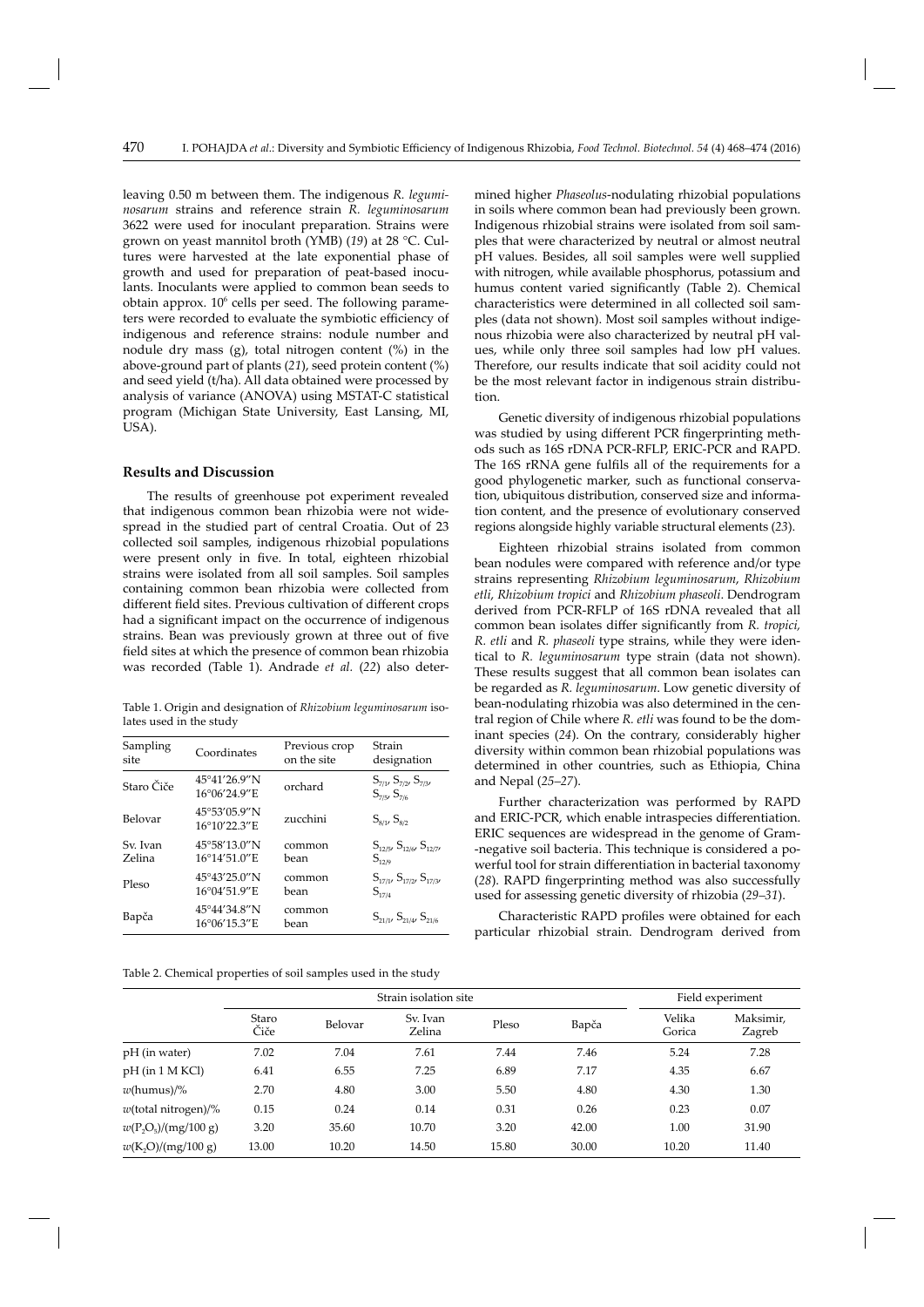RAPD fingerprints revealed that one isolate  $(S<sub>21/6</sub>)$  differed significantly from all the other strains, which were divided into two main clusters (Fig. 1).

Similar results were obtained by the ERIC-PCR method. All isolates were divided into two main clusters, with strains  $S_{12/5}$ ,  $S_{21/4}$  and  $S_{21/6}$  being significantly different from all other common bean rhizobia studied (Fig. 2). Comparison of the data obtained by RAPD and ERIC-PCR fingerprinting allows the conclusion that the application of both methods showed similar grouping of strains. The obtained results revealed that indigenous rhizobial strains were mostly grouped according to the site of their origin. The only exception was determined for the indigenous strains isolated from the location Sv. Ivan Zelina  $(S_{12})$  and particularly for the isolates from the location Bapča  $(S_{21})$ , which were not grouped within the same cluster. However, besides isolates obtained from these two locations, both dendrograms indicate considerable influence of biogeographic factors on genetic diversity within indigenous rhizobial population. The results of some other studies also suggest biogeographic structuring of rhizobial populations (*32–34*).



**Fig. 1.** Dendrogram of common bean rhizobia isolated in this study derived from random amplification of polymorphic DNA (RAPD) patterns



**Fig. 2.** Dendrogram of common bean rhizobia isolated in this study derived from enterobacterial repetitive intergenic consensus (ERIC) patterns

Two-year field trials were carried out to evaluate the symbiotic properties of indigenous rhizobial strains under the agroecological conditions of central Croatia. The sparse nodulation was determined in uninoculated plants, indicating the presence of some indigenous common bean rhizobia as was also noted in previous reports (*35*). Rhizobia belong to the group of soil bacteria, and therefore their presence in natural environment is quite common. However, since only sporadic nodulation was noticed at control plots, it is difficult to assume that it will have a significant impact on inoculation response. The results showed that the most abundant nodulation was achieved by inoculation with indigenous strains  $S_{17/2}$  and  $S_{21/6}$  (Table 3). In most cases, significant differences in nodule number and nodule dry mass were not determined.

Poorer nodulation and lower yields were recorded at location Velika Gorica, which was characterized by acidic soil reaction, than at Maksimir, Zagreb. These results confirm the potential adverse effect of soil acidity on nodulation and symbiotic efficiency of some strains, as described in other papers (*36*).

In the first year of investigation (2008), the highest total nitrogen content was obtained in the above-ground plant parts at both sites by inoculation with indigenous strains  $S_{21/6}$  and  $S_{17/2}$ . In 2009, significantly lower nitrogen content was recorded in uninoculated treatments, while statistically significant differences between strains were not determined. Inoculation with indigenous rhizobial strains  $S<sub>17/2</sub>$  and  $S<sub>21/6</sub>$  also resulted in significantly higher protein contents in bean seed than with other indigenous strains and the reference strain. In most cases, no significant differences in seed yields were determined in dependence on the strain used. In the second year of investigation, signifi cantly lower yields were obtained in uninoculated treatments at location Maksimir, Zagreb, while significant differences between strains were not determined. At location Velika Gorica, in the first year of investigation significantly higher seed yields were achieved with the application of isolate  $S_{8/1}$ , while in the second year no statistically significant effect of inoculation on seed yields was determined. However, the lowest yields were always recorded in the control, uninoculated trial treatments. According to the assessment of the symbiotic efficiency of indigenous strains, the best results were achieved with the application of strain  $S_{17/2}$  and the genetically specific strain  $S_{21/6}$ .

Besides, the overall results of the field trials indicate a considerable influence of environmental conditions, particularly soil properties, on inoculation response. The weaker effect of inoculation at the location Velika Gorica was largely influenced by soil acidity. This also confirms the inhibitory effect of high soil acidity on the efficiency of the symbiotic nitrogen fixation process. Although some acid-tolerant rhizobia were identified in several studies (37,38), in most cases soil acidity greatly influences nodulation and persistence of rhizobia (*39*). Nodulation was in most cases significantly higher when indigenous rhizobial strains were applied than when they were inoculated with the reference strain. This was particularly expressed under the unfavourable conditions of high soil acidity at the location Velika Gorica, where inoculation with indigenous strains resulted in better nodulation than the inoculation with the reference strain. This result confirms that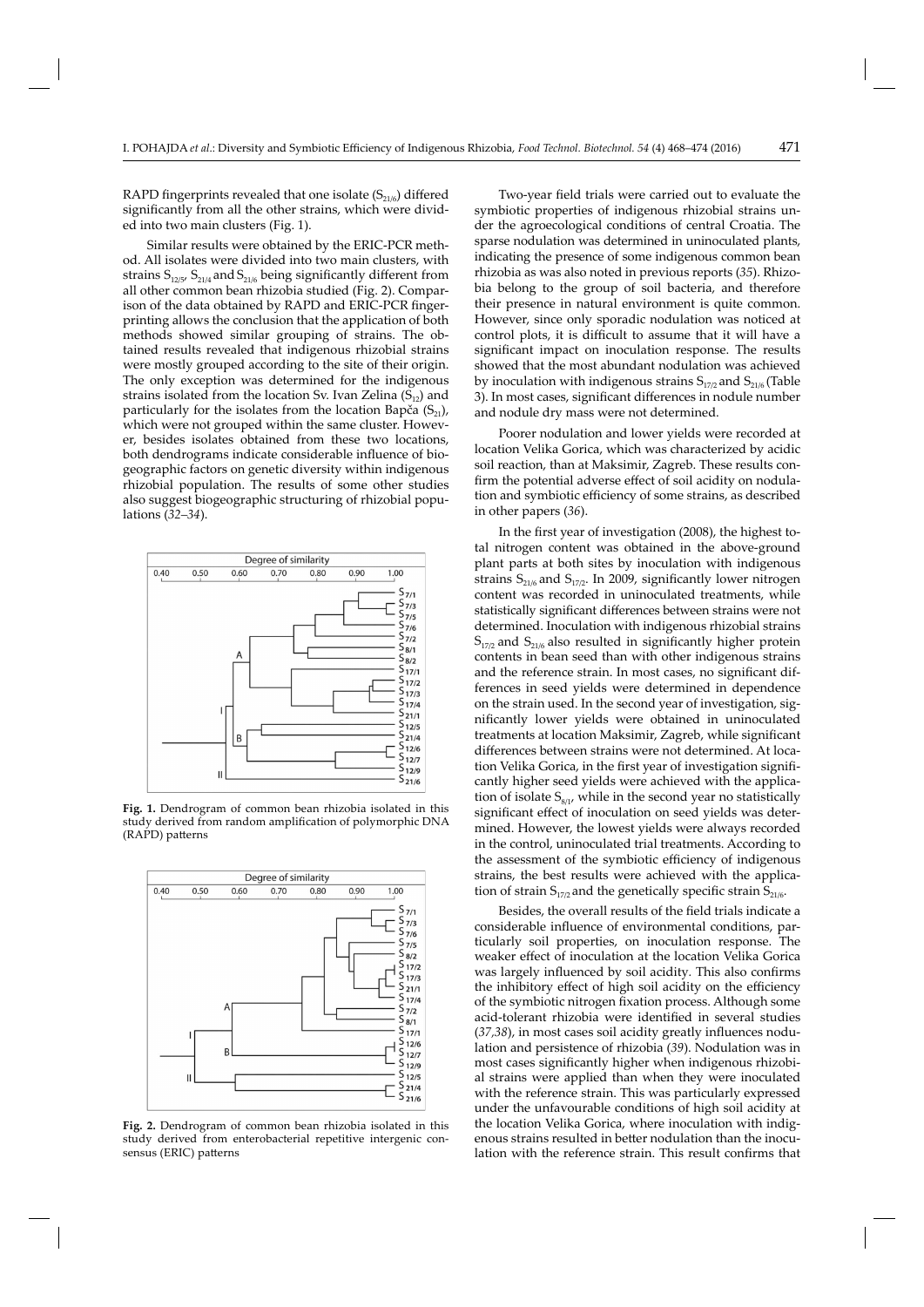|                     | Maksimir, Zagreb  |                         |                                                        |                   |                            |                       |                       |                                                                                                             |                     |                            |
|---------------------|-------------------|-------------------------|--------------------------------------------------------|-------------------|----------------------------|-----------------------|-----------------------|-------------------------------------------------------------------------------------------------------------|---------------------|----------------------------|
|                     | 2008              |                         |                                                        |                   | 2009                       |                       |                       |                                                                                                             |                     |                            |
|                     | N(nodule)         | $m$ (nodule)/g          | $w(\text{nitrogen in} \text{plant})\text{\textdegree}$ | Y(seed)/(t/ha)    | $w$ (protein in<br>seed)/% | N(nodule)             | $m$ (nodule)/g        | $\begin{array}{l} w(\hbox{nitrogen in} \\ \hbox{plant})\text{\textendash}^{\prime\prime\prime} \end{array}$ | Y(seed)/(t/ha)      | $w$ (protein in<br>seed)/% |
| Strain              |                   |                         |                                                        |                   |                            |                       |                       |                                                                                                             |                     |                            |
| $S_{\rm B0}$        | $14.38^{b}$       | $0.0270$ <sup>d</sup>   | $1.83^c$                                               | 0.79              | $23.403^d$                 | $3.75^{\circ}$        | $0.0066^{\circ}$      | $2.06^{b}$                                                                                                  | 1.10 <sup>b</sup>   | $20.111^{b}$               |
| $S_{3622}$          | $32.38^{a}$       | $0.0590$ <sup>a</sup>   | $2.30^{b}$                                             | 0.95              | $24.264^{bc}$              | $10.38^{bc}$          | $0.0145^{\circ}$      | 2.66 <sup>a</sup>                                                                                           | $1.44$ <sup>a</sup> | $21.462^a$                 |
| $S_{7/3}$           | $32.63^a$         | $0.0470^{bc}$           | 2.30 <sup>b</sup>                                      | 0.91              | $24.230^{\circ}$           | $16.63^{ab}$          | $0.0257^{\rm b}$      | $2.87^{\circ}$                                                                                              | $1.41$ <sup>a</sup> | $21.424^{\circ}$           |
| $S_{8/1}$           | $35.38^{a}$       | $0.0500^{\mathrm{abc}}$ | $2.31^{ab}$                                            | 0.89              | $24.300^{abc}$             | $13.75^{ab}$          | $0.0364^{\circ}$      | 2.66 <sup>a</sup>                                                                                           | 1.50 <sup>a</sup>   | $21.414^a$                 |
| $S_{12/5}$          | $28.75^{\circ}$   | $0.0460^{\circ}$        | $2.33^{ab}$                                            | 0.99              | 24.004c                    | 18.00 <sup>ab</sup>   | $0.0307^{ab}$         | 2.63 <sup>a</sup>                                                                                           | 1.27 <sup>ab</sup>  | $21.830^{a}$               |
| $S_{17/2}$          | $33.25^{\circ}$   | $0.0510^{\rm abc}$      | $2.35^{ab}$                                            | 1.02              | $24.828^{a}$               | $21.75^{\circ}$       | $0.0386^a$            | $2.59^{a}$                                                                                                  | $1.39^{a}$          | $21.924$ <sup>a</sup>      |
| $S_{21/6}$          | $38.88^{\circ}$   | $0.0570^{ab}$           | 2.37 <sup>a</sup>                                      | 0.90              | $24.804^{ab}$              | $17.75^{ab}$          | $0.0359$ <sup>a</sup> | 2.69 <sup>a</sup>                                                                                           | $1.42^{\circ}$      | $21.525^a$                 |
| Cultivar            |                   |                         |                                                        |                   |                            |                       |                       |                                                                                                             |                     |                            |
| T                   | 29.25             | 0.0450                  | 2.25                                                   | 1.11 <sup>a</sup> | 24.220                     | 15.07                 | 0.0280                | 2.56                                                                                                        | $1.44^{\circ}$      | 21.392                     |
| SZ                  | 32.36             | 0.0510                  | 2.26                                                   | $0.73^{\rm b}$    | 24.304                     | 14.07                 | 0.0280                | 2.62                                                                                                        | $1.28^{b}$          | 21.377                     |
|                     |                   |                         |                                                        |                   | Velika Gorica              |                       |                       |                                                                                                             |                     |                            |
|                     | 2008              |                         |                                                        |                   | 2009                       |                       |                       |                                                                                                             |                     |                            |
|                     | N(nodule)         | $m$ (nodule)/g          | $\vert$ w(nitrogen in $\vert$ plant)/%                 | Y(seed)/(t/ha)    | $w$ (protein in<br>seed)/% | N(nodule)             | $m$ (nodule)/g        | $\frac{w(\text{nitrogen in})}{\text{plant})\%}$                                                             | Y(seed)/(t/ha)      | $w$ (protein in<br>seed)/% |
| Strain              |                   |                         |                                                        |                   |                            |                       |                       |                                                                                                             |                     |                            |
| $S_{\rm B0}$        | 1.80 <sup>c</sup> | 0.0003                  | 1.90 <sup>c</sup>                                      | $0.82^{\circ}$    | $23.205^{\rm d}$           | $0.55^{\circ}$        | $0.0010^{b}$          | $3.07^{\rm b}$                                                                                              | 0.80                | 25.495                     |
| $\mathbb{S}_{3622}$ | $3.38^{bc}$       | 0.0020                  | $2.35^{b}$                                             | $1.04^{bc}$       | $24.476^c$                 | $5.88^{bc}$           | $0.0060^{ab}$         | $3.52^{a}$                                                                                                  | 0.87                | 25.304                     |
| $S_{7/3}$           | $20.13^{a}$       | 0.0070                  | $2.35^b$                                               | $1.04^{bc}$       | $24.563^{bc}$              | $3.25$ <sup>abc</sup> | $0.0090^{ab}$         | $3.62^{\circ}$                                                                                              | 0.89                | 26.105                     |
| $\mathrm{S}_{8/1}$  | $15.38^{a}$       | 0.0050                  | $2.37^{b}$                                             | 1.39 <sup>a</sup> | $24.603^{bc}$              | $14.13^{ab}$          | $0.0140^{\circ}$      | $3.59^{a}$                                                                                                  | 0.92                | 25.674                     |
| $S_{12/5}$          | $12.88^{ab}$      | 0.0800                  | 2.36 <sup>b</sup>                                      | $1.13^{ab}$       | $24.281$ <sup>c</sup>      | $11.50^{ab}$          | $0.0120$ <sup>a</sup> | $3.47^{\circ}$                                                                                              | 0.82                | 25.392                     |
| $\mathbb{S}_{17/2}$ | $17.25^{\circ}$   | 0.0090                  | $2.44^{a}$                                             | $1.06^{bc}$       | $25.324^{a}$               | $15.25^{\circ}$       | $0.0140^a$            | 3.50 <sup>a</sup>                                                                                           | 0.92                | 25.507                     |
| $\mathbb{S}_{21/6}$ | $16.64^{\circ}$   | 0.0060                  | $2.40^{ab}$                                            | $0.91^{bc}$       | $25.096^{ab}$              | $14.50^{ab}$          | $0.0150^{\circ}$      | $3.52^{a}$                                                                                                  | 0.95                | 25.836                     |
| Cultivar            |                   |                         |                                                        |                   |                            |                       |                       |                                                                                                             |                     |                            |
| T                   | 11.41             | 0.0060                  | 2.31                                                   | $1.18^{a}$        | 24.519                     | 9.70                  | 0.0090                | 3.54                                                                                                        | 0.96 <sup>a</sup>   | 25.901                     |
| SZ                  | 13.57             | 0.0040                  | 2.31                                                   | $0.92^{b}$        | 24.495                     | 10.31                 | 0.0110                | 3.40                                                                                                        | 0.80 <sup>b</sup>   | 25.331                     |

Table 3. Mean values of nodule number, nodule dry mass and nitrogen content in aerial parts of common bean, seed yield and seed protein content and significance of their differences at the locations Maksimir, Zagreb and Velika Gorica

Factor level mean values with different letters in superscript are significantly different with an error of p<0.05. *N*=nodule number per plant; T=Trešnjevac, SZ=Slavonski zeleni

indigenous rhizobial strains are better adaptable to adverse environmental conditions. Beneficial effect of inoculation with indigenous common bean rhizobia was also determined in different studies performed in Brazil (*40,41*), Tunisia (*42*) and Spain (*43*).

To our knowledge, these are the first studies of indigenous common bean rhizobial populations in Croatia, and the beginning of characterization and selection of indigenous strains. Further studies are needed in order to obtain more data on the composition of rhizobial populations in different regions and to perform more detailed characterization of indigenous common bean rhizobia.

Since symbiotic efficiency of rhizobia greatly depends on the host plant (*44*), these investigations included two common bean cultivars, Trešnjevac and Slavonski zeleni. Compatibility of both cultivars with all the tested strains was determined. Significant differences between common bean cultivars in all parameters were not found, with the ex ception of seed yield. During both years of investigation, significantly higher seed yield of Trešnjevac cultivar was recorded at both locations.

# **Conclusions**

Common bean rhizobia were isolated only from five out of 23 investigated soil samples, showing low abundance of indigenous rhizobia. Presence of only one species (*Rhizobium leguminosarum*) was confirmed, although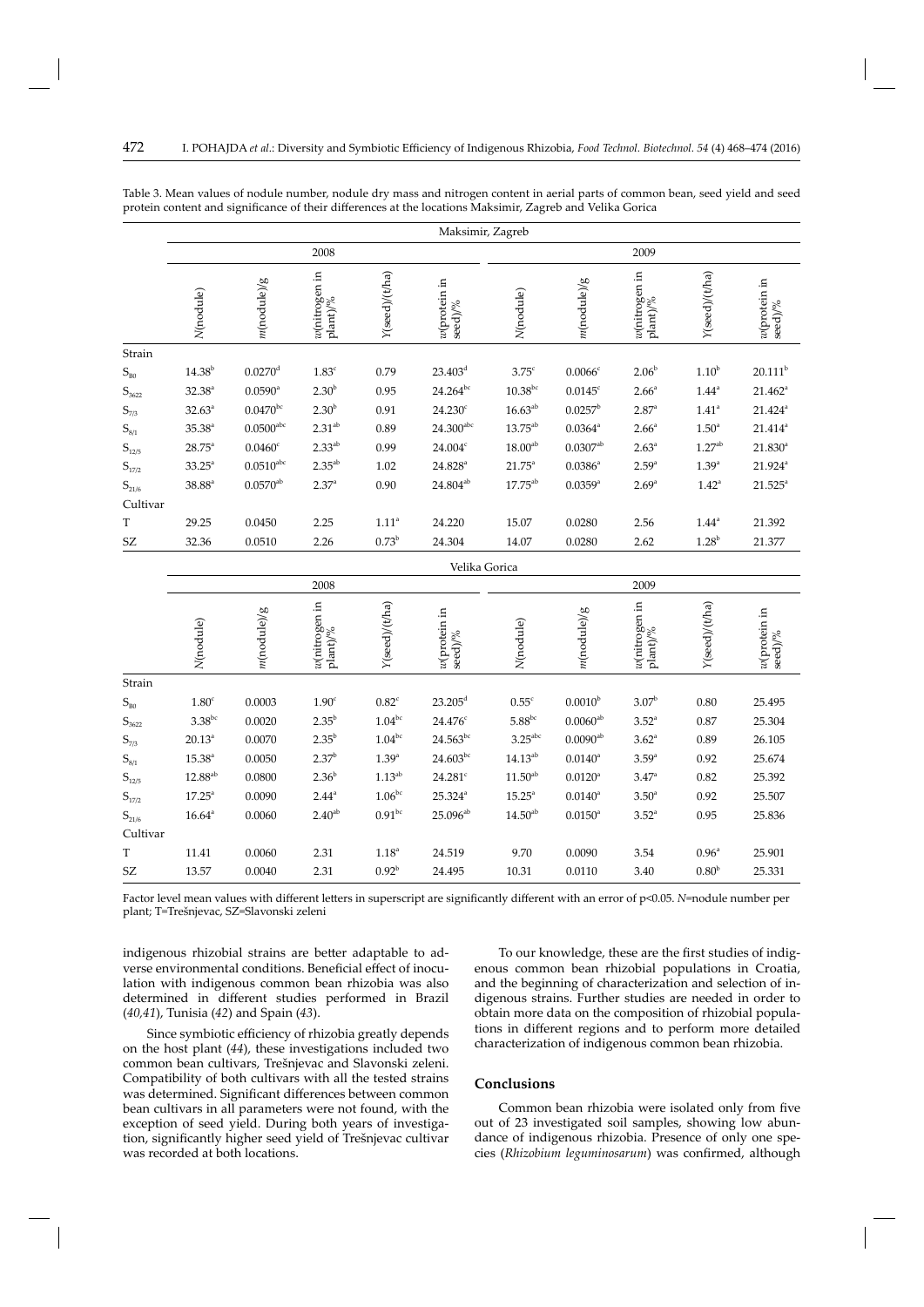considerable level of genetic diversity was found at intraspecies level. The positive impact of inoculation was determined on all studied parameters in comparison with uninoculated controls. The overall results of field trials revealed that two indigenous isolates  $(S_{21/6}$  and  $S_{17/2})$  were the most efficient ones and therefore they can be used in further selection programs. Results of field trials clearly confirm the importance of rhizobial strain selection since significant differences in all tested parameters were determined depending on the strain used for inoculation. The obtained data can contribute to a better understanding of rhizobial ecology and efficient selection of rhizobial strains for a particular agroecological area.

#### *Acknowledgement*

This work was supported by a project from Ministry of Science, Education and Sports of the Republic of Croatia (178-1780692-0558) and a project from Zagreb County.

#### **References**

- *1*. Lazali M, Bargaz A, Carlsson G, Ounane SM, Drevon JJ. Discrimination against 15N among recombinant inbred lines of Phaseolus vulgaris L. contrasting in phosphorus use efficiency for nitrogen fixation. J Plant Physiol. 2014;171:199-204. htt p://dx.doi.org/10.1016/j.jplph.2013.07.009
- 2. Ribeiro RA, Ormeño-Orrillo E, Fuzinatto Dall'Agnol R, Graham PH, Martinez-Romero E, Hungria M. Novel Rhizobium lineages isolated from root nodules of common bean (Phaseolus vulgaris L.) in Andean and Mesoamerican areas. Res Microbiol. 2013;164:740–8.

http://dx.doi.org/10.1016/j.resmic.2013.05.002

3. Fuzinatto Dall'Agnol R, Ribeiro RA, Ormeño-Orrillo E, Rogel MA, Marçon Delamuta, Andrade DS, et al. Rhizobium freirei sp. nov., a symbiont of Phaseolus vulgaris that is very effective at fixing nitrogen. Int J Syst Evol Microbiol. 2013; 63:4167–73.

http://dx.doi.org/10.1099/ijs.0.052928-0

- *4*. Mnasri B, Liu TY, Saidi S, Chen WF, Chen WX, Zhang XX, Mhamdi R. Rhizobium azibiense sp. nov., a nitrogen fixing bacterium isolated from root-nodules of Phaseolus vulgaris. Int J Syst Evol Microbiol. 2014;64:1501–6. http://dx.doi.org/10.1099/ijs.0.058651-0
- *5*. Nleya T, Walley F, Vandenberg A. Response of four common bean cultivars to granular inoculant in short-season dryland production system. Can J Plant Sci. 2001;81:385–90. http://dx.doi.org/10.4141/P00-098
- *6*. Rodriguez-Navarro DN, Buendia AM, Camacho M, Lucas MM, Santamaria C. Characterization of Rhizobium spp. bean isolates from South-West Spain. Soil Biol Biochem. 2000;32: 1601–13.

http://dx.doi.org/10.1016/S0038-0717(00)00074-2

- *7.* De Ron AM, Papa R, Biocch i E, González AM, Debouck DG, Brick MA, et al. Common bean. In: de Ron AM, editor. Handbook of plant breeding, vol. 19, Grain legumes. New York, NY, USA: Springer-Verlag; 2015. pp. 1–36. http://dx.doi.org/10.1007/978-1-4939-2797-5
- *8*. Lešić R. Family Fabaceae. In: Lešić R et al, editors. Vegetable production. Čakovec, Croatia: Zrinski d.d.; 2004. pp. 548–60 (in Croatian).
- *9*. Faghire M, Mandri B, Oufdou K, Bargaz A, Ghoulam C, Ramírez-Bahena MH, Velázquez E, Peix A. Identification at the species and symbiovar levels of strains nodulating Phaseolus vulgaris in saline soils of the Marrakech region

(Morocco) and analysis of the otsA gene putatively involved in osmotolerance. Syst Appl Microbiol. 2012;35:156–64. http://dx.doi.org/10.1016/j.syapm.2012.02.003

- *10*. Hungria M, Andrade DS, Chueire LM, Probanza A, Guttierez-Mañero FJ, Megías M. Isolation and characterization of new efficient and competitive bean (Phaseolus vulgaris L.) rhizobia from Brazil. Soil Biol Biochem. 2000;32:1515–28. http://dx.doi.org/10.1016/S0038-0717(00)00063-8
- *11.* Wang L, Ying C, Wang ET, Qiao YJ, Jiao S, Liu ZS, et al. Biodiversity and biogeography of rhizobia associated with common bean (Phaseolus vulgaris L.) in Shaanxi Province. Syst Appl Microbiol. 2016;39:211–9. http://dx.doi.org/10.1016/j.syapm.2016.02.001
- 12. Redžepović S, Sikora S, Čolo J, Blažinkov M, Pecina M. Influence of plant growth regulator and rhizobial inoculation on nodulation and soybean nitrogen content. Cereal Res Commun. 2007;35:993–6. http://dx.doi.org/10.1556/CRC.35.2007.2.207
- *13*. Sikora S, Blažinkov M, Babić K, Sudarić A, Redžepović S.
- Symbiotic nitrogen fixation and sustainable soybean production. Cereal Res Commun. 2008;36:1483–6.
- *14*. Blažinkov M, Sikora S, Uher D, Maćešić D, Redžepović S. Genotypic characterisation of indigenous Rhizobium leguminosarum bv. viciae field population in Croatia. Agric Conspec Sci. 2007;72:153–8.
- *15*. Blažinkov M, Uher D, Redžepović S, Maćešić D, Čolo J, Štafa Z, Sikora S. Effectiveness of inoculation in alfalfa breeding in ecological conditions of the Bjelovar and Bilogora county. Mljekarstvo. 2012;62:200–6.
- *16*. Nelson DW, Sommers LE. Total carbon, organic carbon, organic matter. In: Page AL, Miller RH, Keeney DR, editors. Methods of soil analysis. Madison, WI, USA: Soil Science Society of America, Inc.; 1982. pp. 574–7.
- *17*. HRN ISO 11261:2004. Soil quality Determination of total nitrogen – Modified Kjeldahl method (ISO 11261:1995). Geneva, Switzerland: International Organization for Standardization (ISO); 2004 (in Croatian).
- *18*. Egner H, Riehm H, Domingo WR. Investigation of soil chemical properties as a basis for assessing soil nutrient status. II: Chemical extraction methods for phosphorus and potassium determination. Kunglia Landboukshogskolans Annaler; 1960. pp. 199–215 (in German).
- *19*. Vincent JM. A manual for the practical study of the root nodule bacteria. IBP handbook no. 15. Oxford, UK: Blackwell Scientific Publications; 1970.
- *20*.Sikora S, Redžepović S. Genotypic characterisation of indigenous soybean rhizobia by PCR-RFLP of 16S rDNA, rep- -PCR and RAPD analysis. Food Technol Biotecnol. 2003;41: 61–7.
- *21.* Somasegaran P, Hoben HJ. Handbook for rhizobia. New York, NY, USA: Springer-Verlag; 1994. http://dx.doi.org/10.1007/978-1-4613-8375-8
- *22*. Andrade DS, Murphy PJ, Giller KE. Effects of liming and legume/cereal cropping on population of indigenous rhizobia in an acid Brazilian oxisol. Soil Biol Biochem. 2002;34:4775-85.

http://dx.doi.org/10.1016/S0038-0717(01)00206-1

- *23*. Ludwig W, Klenk HP. Overview: a phylogenetic backbone and taxonomic framework for prokaryotic systematic. In: Brenner DJ, Krieg NR, Staley JT, editors. Bergey's manual of systematic bacteriology. New York, NY, USA: Springer; 2005. pp. 49–65.
- *24*. Junier P, Alfaro M, Guevara R, Witzel KP, Carú M. Genetic diversity of Rhizobium present in nodules of Phaseolus vulgaris L. cultivated in two soils of the central region in Chile. Appl Soil Ecol. 2014;80:60–6.

http://dx.doi.org/10.1016/j.apsoil.2014.03.014